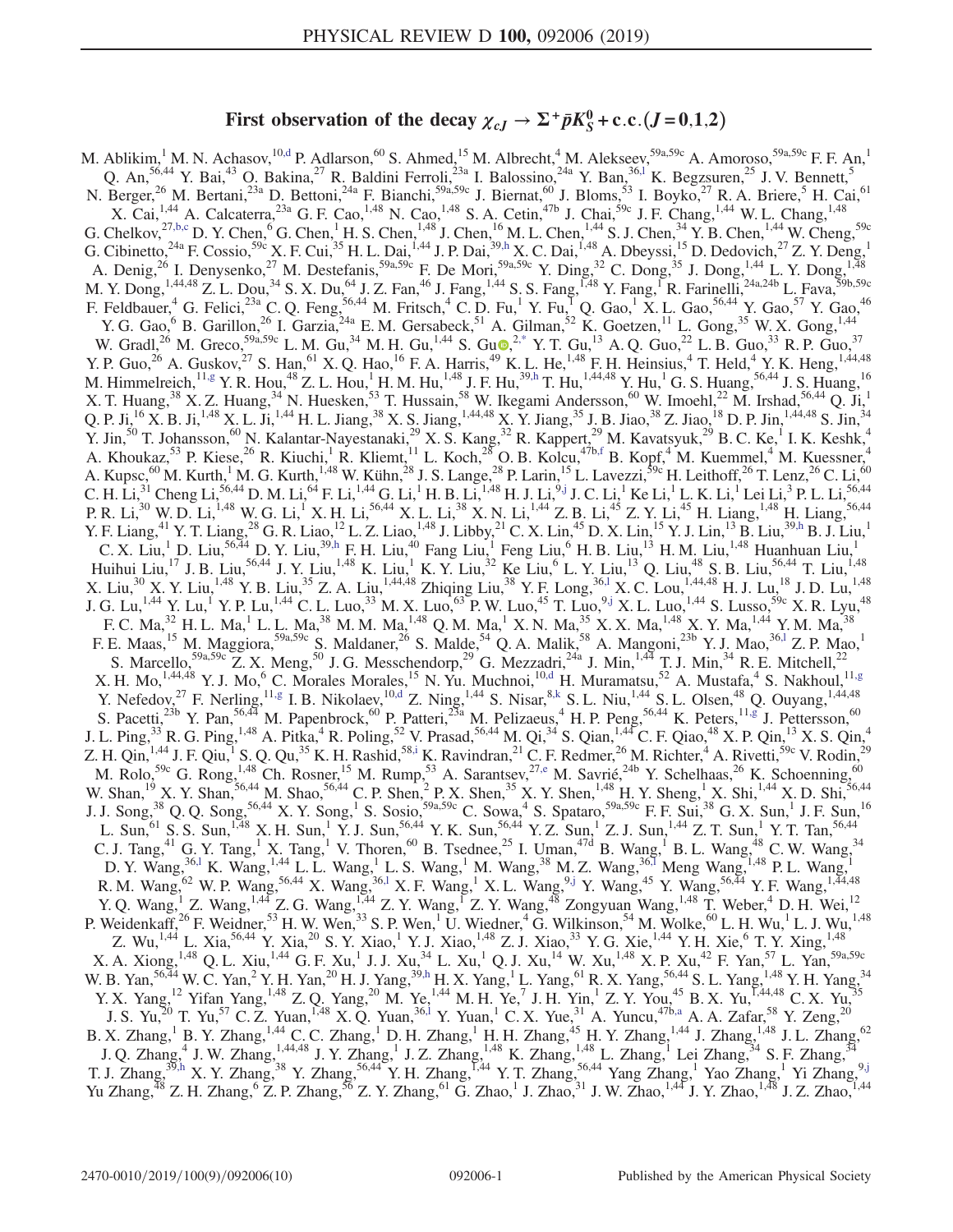Lei Zhao,<sup>56,44</sup> Ling Zhao,<sup>1</sup> M. G. Zhao,<sup>35</sup> Q. Zhao,<sup>1</sup> S. J. Zhao,<sup>64</sup> T. C. Zhao,<sup>1</sup> Y. B. Zhao,<sup>1,44</sup> Z. G. Zhao,<sup>56,44</sup>

A. Zhemchugov,<sup>2[7,b](#page-2-2)</sup> B. Zheng,<sup>57</sup> J. P. Zheng,<sup>1,44</sup> Y. Zheng,<sup>36,1</sup> Y. H. Zheng,<sup>48</sup> B. Zhong,<sup>33</sup> L. Zhou,<sup>1,44</sup> L. P. Zhou,<sup>1,48</sup>

Q. Zhou,<sup>1,48</sup> X. Zhou,<sup>61</sup> X. K. Zhou,<sup>48</sup> X. R. Zhou,<sup>56,44</sup> Xiaoyu Zhou,<sup>20</sup> Xu Zhou,<sup>20</sup> A. N. Zhu,<sup>1,48</sup> J. Zhu,<sup>35</sup> J. Zhu,<sup>45</sup> K. Zhu,<sup>1</sup> K. J. Zhu,<sup>1,44,48</sup> S. H. Zhu,<sup>55</sup> W. J. Zhu,<sup>35</sup> X. L. Zhu,<sup>46</sup> Y. C. Zhu,<sup>56,44</sup> Y. S. Zhu,<sup>1,48</sup> Z. A. Zhu,<sup>1,48</sup>

J. Zhuang,  $^{1,44}$  B. S. Zou,<sup>1</sup> and J. H. Zou<sup>1</sup>

(BESIII Collaboration)

<sup>1</sup>Institute of High Energy Physics, Beijing 100049, People's Republic of China  $\frac{2 \text{Poibana}}{2}$  ${}^{2}$ Beihang University, Beijing 100191, People's Republic of China  ${}^{3}$ Beijing Institute of Petrochemical Technology, Beijing 102617, People's Republic of China  $B$ ochum Ruhr-University, D-44780 Bochum, Germany  ${}^{5}$ Carnegie Mellon University, Pittsburgh, Pennsylvania 15213, USA

 ${}^{6}$ Central China Normal University, Wuhan 430079, People's Republic of China

<sup>7</sup>China Center of Advanced Science and Technology, Beijing 100190, People's Republic of China

 $8$ COMSATS University Islamabad, Lahore Campus, Defence Road, Off Raiwind Road,

54000 Lahore, Pakistan<br><sup>9</sup>Fudan University, Shanghai 200443, People's Republic of China

<sup>10</sup>G.I. Budker Institute of Nuclear Physics SB RAS (BINP), Novosibirsk 630090, Russia <sup>11</sup>GSI Helmholtzcentre for Heavy Ion Research GmbH, D-64291 Darmstadt, Germany

<sup>11</sup>GSI Helmholtzcentre for Heavy Ion Research GmbH, D-64291 Darmstadt, Germany<br><sup>12</sup>Guangxi Normal University, Guilin 541004, People's Republic of China<br><sup>13</sup>Guangxi University, Nanning 530004, People's Republic of China<br><sup></sup>

 $^{23a}$ INFN Laboratori Nazionali di Frascati, I-00044, Frascati, Italy<br> $^{23b}$ INFN and University of Perugia, I-06100, Perugia, Italy

 $\frac{^{24a}NFN}{^{24b}University}$  of Ferrara, I-44122, Ferrara, Italy  $\frac{^{24b}V}{^{24b}University}$  of Ferrara, I-44122, Ferrara, Italy

<sup>25</sup>Institute of Physics and Technology, Peace Ave. 54B, Ulaanbaatar 13330, Mongolia<br><sup>26</sup>Johannes Gutenberg University of Mainz, Johann-Joachim-Becher-Weg 45, D-55099 Mainz, Germany<br><sup>27</sup>Joint Institute for Nuclear Researc

D-35392 Giessen, Germany<br>
D-35392 Giessen, Germany<br>
<sup>30</sup> Lanzhou University, Lanzhou N1-9747 AA Groningen, The Netherlands<br>
<sup>30</sup> Lanzhou University, Dazhou 130000, People's Republic of China<br>
<sup>31</sup> Liaoning Normal Universit

Hefei 230026, People's Republic of China<br><sup>45</sup>Sun Yat-Sen University, Guangzhou 510275, People's Republic of China<br><sup>46</sup>Tsinghua University, Beijing 100084, People's Republic of China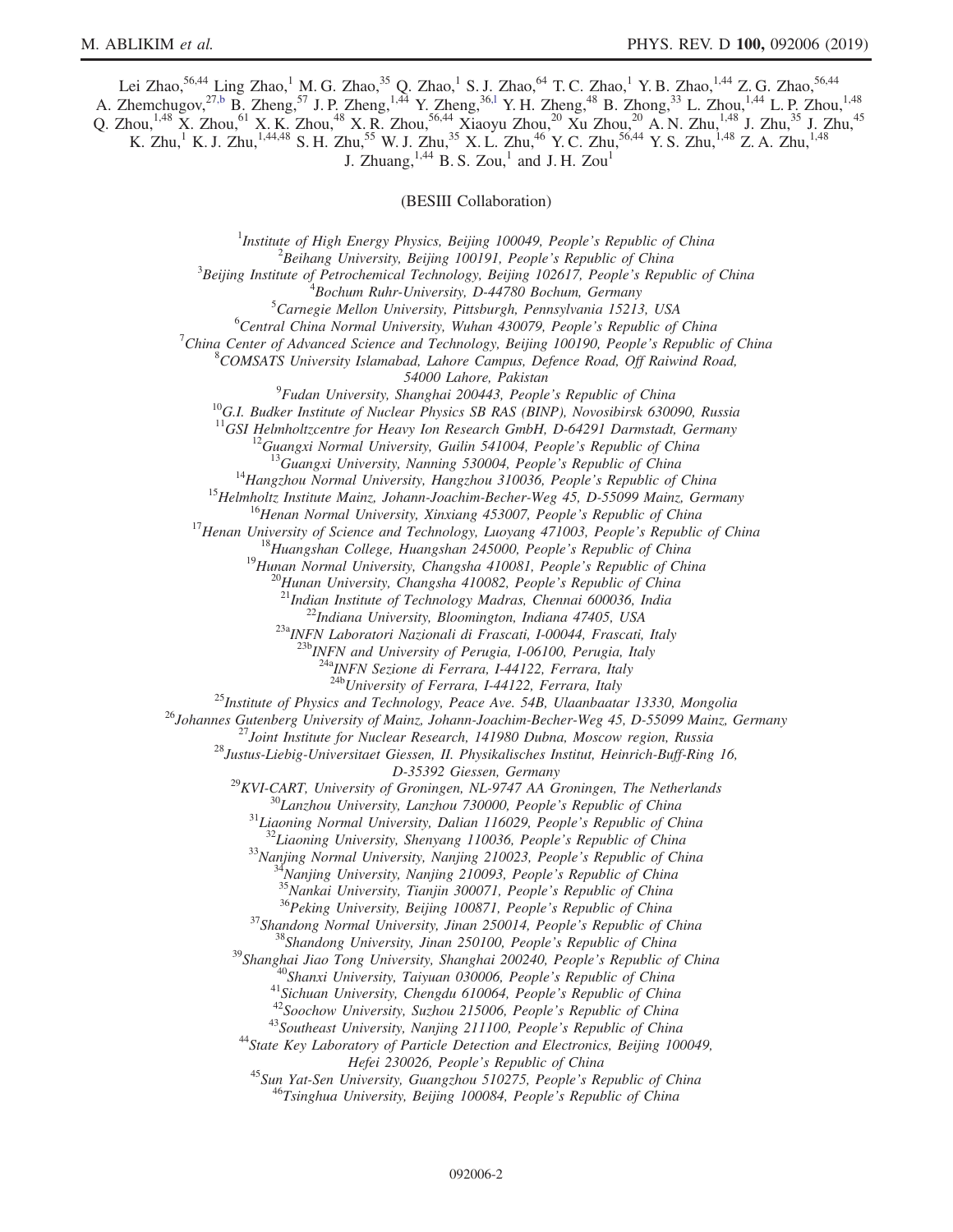<sup>47a</sup>Ankara University, 06100 Tandogan, Ankara, Turkey<br>
<sup>47a</sup>Makara University, 06100 Tandogan, Ankara, Turkey<br>
<sup>476</sup>Istanbul Bilgi University, 34060 Eyup, Istanbul, Turkey<br>
<sup>476</sup>Uludag University, Nicosia, North Cyprus,

<sup>59a</sup>University of Turin, I-10125, Turin, Italy

 $^{59b}$ University of Eastern Piedmont, I-15121, Alessandria, Italy<br> $^{59c}$ INFN, I-10125, Turin, Italy

<sup>60</sup>Uppsala University, Box 516, SE-75120 Uppsala, Sweden<br><sup>61</sup>Wuhan University, Wuhan 430072, People's Republic of China<br><sup>62</sup>Xinyang Normal University, Xinyang 464000, People's Republic of China<br><sup>63</sup>Zhejiang University, H

(Received 27 September 2019; published 18 November 2019)

Using E1 radiative transitions  $\psi(3686) \to \gamma \chi_{cJ}$  from a sample of  $(448.1 \pm 2.9) \times 10^6 \psi(3686)$  events collected with the BESIII detector, the decays  $\chi_{cJ} \to \Sigma^+ \bar{p} K_S^0 + \text{c.c.} (J = 0, 1, 2)$  are studied. The decay branching fractions are measured to be  $\mathcal{B}(\chi_{c0} \to \Sigma^+ \bar{p} K_S^0 + \text{c.c.}) = (3.52 \pm 0.19 \pm 0.21) \times 10^{-4}$ ,  $\mathcal{B}(\chi_{c1} \to \Sigma^+ \bar{p} K_S^0 + \text{c.c.}) = (1.53 \pm 0.10 \pm 0.08) \times 10^{-4}$ , and  $\mathcal{B}(\chi_{c2} \to \Sigma^+ \bar{p} K_S^0 + \text{c.c.}) = (8.25 \pm 0.83 \pm 0.08) \times 10^{-4}$  $0.49 \times 10^{-5}$ , where the first and second uncertainties are the statistical and systematic ones, respectively. No evident intermediate resonances are observed in the studied processes.

DOI: [10.1103/PhysRevD.100.092006](https://doi.org/10.1103/PhysRevD.100.092006)

# I. INTRODUCTION

The first charmonium states with  $J^{PC} = J^{++}$  discovered after the  $J/\psi$  and  $\psi$ (3686) were the  $\chi_{cJ}(J=0, 1, 2)$ 

particles. Quarkonium systems, especially charm anticharm states, are regarded as a unique laboratory to study the interplay between perturbative and nonperturbative effects

<span id="page-2-5"></span>[g](#page-0-6) Also at Goethe University Frankfurt, 60323 Frankfurt am Main, Germany.

<span id="page-2-9"></span>Also at Government College Women University, Sialkot—51310. Punjab, Pakistan. [j](#page-0-7)

<span id="page-2-7"></span><sup>j</sup>Also at Key Laboratory of Nuclear Physics and Ion-beam Application (MOE) and Institute of Modern Physics, Fudan University, Shanghai 200443, People's Republic of China. [k](#page-0-3)

<span id="page-2-8"></span>Also at Harvard University, Department of Physics, Cambridge, Massachusetts 02138, USA

<span id="page-2-1"></span><sup>1</sup>A[l](#page-0-1)so at State Key Laboratory of Nuclear Physics and Technology, Peking University, Beijing 100871, People's Republic of China.

Published by the American Physical Society under the terms of the [Creative Commons Attribution 4.0 International](https://creativecommons.org/licenses/by/4.0/) license. Further distribution of this work must maintain attribution to the author(s) and the published article's title, journal citation, and DOI. Funded by  $SCOAP<sup>3</sup>$ .

<span id="page-2-4"></span>[<sup>\\*</sup>](#page-0-0) Corresponding author.

<span id="page-2-11"></span>gush[a](#page-0-1)n@ihep.ac.cn

<span id="page-2-2"></span><sup>&</sup>lt;sup>a</sup>Also at Bogazici University, 34342 Istan[b](#page-0-2)ul, Turkey.<br><sup>b</sup>Also at the Moscow Institute of Physics and Technology, Moscow 141700, Russia.

c Also at the Functional Electronics Laboratory, Tomsk State University, Tomsk, 634050, Russia.

<span id="page-2-0"></span><sup>&</sup>lt;sup>[d](#page-0-3)</sup>Also at the Novosibirsk State University, Novosibirsk, 630090, Russia.

<span id="page-2-10"></span><span id="page-2-6"></span><sup>&</sup>lt;sup>[e](#page-0-4)</sup> Also at the NRC "Kurchatov Institute", PNPI, 188300, Gatchina, Russia.

<sup>&</sup>lt;sup>†</sup>Also at Istanbul Arel University, 34295 Istanbul, Turkey.

<span id="page-2-3"></span>[h](#page-0-7)<br>Also at Key Laboratory for Particle Physics, Astrophysics and Cosmology, Ministry of Education; Shanghai Key Laboratory for Part[i](#page-0-8)cle Physics and Cosmology; Institute of Nuclear and Particle Physics, Shanghai 200240, People's Republic of China.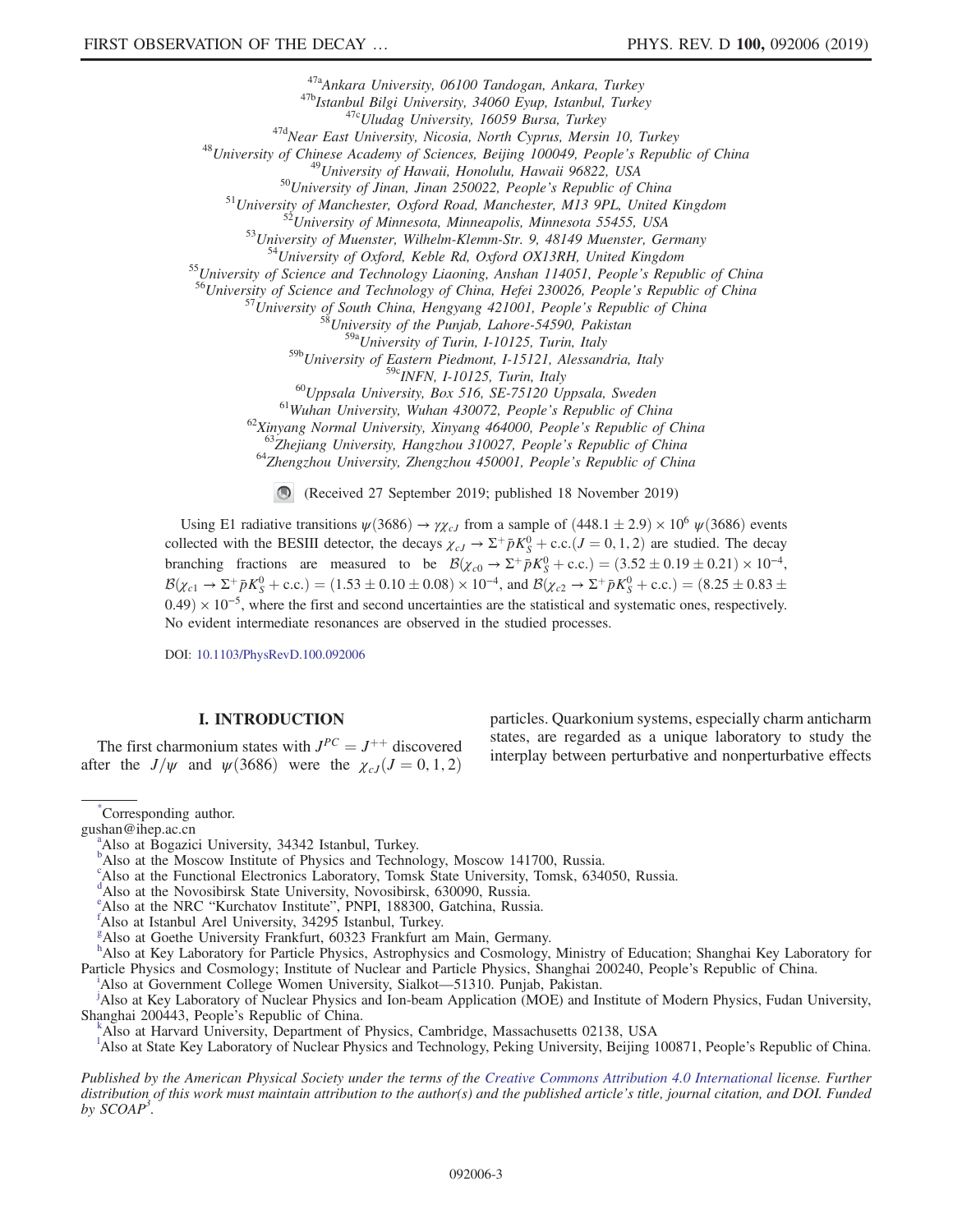in quantum chromodynamics (QCD). Experimental studies of charmonium decays can test QCD and QCD-based effective field theory calculations. The  $\chi_{cJ}$  states belong to the charmonium P-wave spin triplet, and therefore cannot be produced via a single virtual-photon exchange in electron-positron annihilations as are the  $J/\psi$  and  $\psi(3686)$ . Until now the understanding of these states has been limited by the availability of experimental data. The world's largest data set of  $\psi$ (3686) events [\[1\]](#page-8-0) collected with the BESIII [\[2\]](#page-8-1) detector, provides a unique opportunity for detailed studies of  $\chi_{cJ}$  decays, since they are copiously produced in  $\psi$ (3686) radiative transitions with branching fractions of about 9% each [\[3\].](#page-8-2)

Many excited baryon states have been discovered by BABAR, Belle, CLEO, BESIII, and other experiments in the past decades [\[3\],](#page-8-2) but the overall picture of these states is still unclear. While many predicted states have not yet been observed, many states that do not agree with quark model predictions are observed (for a review see Ref. [\[4\]\)](#page-8-3). Therefore the search for new excited baryon states is important to improve knowledge of the baryon spectrum and the understanding of the underlying processes which describe confinement in the nonperturbative QCD regime. Experimentally, exclusive decays of  $\chi_{cJ}$  to baryon/antibaryon ( $B\bar{B}$ ) pairs, such as  $p\bar{p}$ ,  $\Sigma\bar{\Sigma}$ ,  $\Lambda\bar{\Lambda}$  [\[5](#page-8-4)–8], have been investigated. However, there are only a few experimental studies of  $\chi_{cJ}$  to BBM (M stands for meson). These channels are ideal to search for new excited baryons in intermediate states, which decay into  $\bar{B}M$  and  $BM$ .

This paper reports the first measurements of the branching fractions of  $\chi_{cJ} \to \Sigma^{+} \bar{p} K_{S}^{0}$  + c.c. via the radiative transition  $\psi(3686) \to \gamma \chi_{cJ}$ , where  $\Sigma^+ \to p\pi^0$ ,  $K_S^0 \to \pi^+\pi^-$ , and  $\pi^0 \rightarrow \gamma \gamma$ . The charge-conjugate state (c.c.) is included unless otherwise stated. We also report on a search for possible excited baryon states in the invariant-mass spectra of  $\bar{p}K_S^0$ , and  $\Sigma^+K_S^0$ .

## II. BESIII DETECTOR

The BESIII detector is a magnetic spectrometer located at the Beijing Electron Positron Collider (BEPCII) [\[9\]](#page-8-5). The cylindrical core of the BESIII detector consists of a helium-based multilayer drift chamber (MDC), a plastic scintillator time-of-flight system (TOF), and a CsI (Tl) electromagnetic calorimeter (EMC), which are all enclosed in a superconducting solenoidal magnet providing a 1.0 T magnetic field. The solenoid is supported by an octagonal flux-return yoke with resistive plate counter muon identifier modules interleaved with steel. The acceptance of charged particles and photons is 93% over a  $4\pi$  solid angle. The charged-particle momentum resolution at 1 GeV is 0.5%, and the  $dE/dx$  resolution is 6% for the electrons from Bhabha scattering at 1 GeV. The EMC measures photon energies with a resolution of 2.5% (5%) at 1 GeV in the barrel (end-cap) region. The time resolution of the TOF barrel part is 68 ps, while that of the end-cap part is 110 ps.

# III. DATA SET AND MONTE CARLO SIMULATION

This analysis is based on a sample of  $(448.1 \pm 2.9) \times$  $10^6 \psi(3686)$  events [\[1\]](#page-8-0) collected with the BESIII detector.

GEANT4-based [\[10\]](#page-8-6) Monte Carlo (MC) simulation data are used to determine detector efficiency, optimize event selection, and estimate background contributions. Inclusive MC samples were produced to determine contributions from dominant background channels. The production of the initial  $\psi(3686)$  resonance is simulated by the MC event generator KKMC  $[11,12]$ , and the known decay modes are modeled with EVTGEN [\[13,14\]](#page-9-1) using the branching fractions summarized and averaged by the Particle Data Group (PDG) [\[3\]](#page-8-2), while the remaining unknown decays are generated by LUNDCHARM [\[15\]](#page-9-2). The final states are propagated through the detector system using GEANT4 software.

In addition, for the optimization of the selection criteria and the determination of the efficiency, exclusive MC data sets with  $4 \times 10^5$  events are generated for each signal mode. Here, the  $\psi(3686) \rightarrow \gamma \chi_{cJ}$  decay is generated assuming an E1 transition [\[16,17\]](#page-9-3), where the photon polar angle  $\theta$  in the  $e^+e^-$  center-of-mass frame is distributed according to  $(1 + \lambda \cos^2 \theta)$ . For  $J = 0, 1$ , and 2,  $\lambda$  is set to 1,  $-\frac{1}{3}$ , and  $\frac{1}{13}$ , respectively. The decays  $\chi_{cJ}$  →  $\Sigma^{+} \bar{p} K_S^0$ ,  $\Sigma^+ \to p\pi^0$ ,  $\tilde{K}^0_S \to \pi^+\pi^-$ ,  $\pi^0 \to \gamma\gamma$  are generated by using the phase-space model (PHSP).

## IV. DATA ANALYSIS

For the reaction channel  $\psi$ (3686)  $\rightarrow \gamma \chi_{cJ}$ , with  $\chi_{cJ} \rightarrow$  $\Sigma^+ \bar{p} K^0_S$ ,  $\Sigma^+ \to p \pi^0$ ,  $\pi^0 \to \gamma \gamma$ , and  $K^0_S \to \pi^+ \pi^-$ , the finalstate particles are  $p\bar{p}\pi^+\pi^-\gamma\gamma\gamma$ . Charged tracks must be in the active region of the MDC, corresponding to  $|\cos \theta|$  < 0.93, where  $\theta$  is the polar angle of the charged track with respect to the beam direction. For the antiproton  $(\bar{p})$ , the point of closest approach to the interaction point must be within  $\pm 1$  cm in the plane perpendicular to the beam  $(R_{xy})$  and  $\pm 10$  cm along the beam direction  $(V_z)$ . Due to the long lifetime of the  $K_S^0$  and  $\Sigma^+$ , there is no requirement on  $R_{xy}$  or  $V_z$  for the track candidates used to form the  $K_S^0$  or  $\Sigma^+$  candidates. Photon candidates are reconstructed by summing the energy deposition in the EMC crystals produced by the electromagnetic showers. The minimum energy necessary for counting a photon as a photon candidate is 25 MeV for barrel showers  $(|\cos \theta| < 0.8)$  and 50 MeV for end-cap showers  $(0.86 <$  $|\cos \theta|$  < 0.92). To eliminate showers originating from charged particles, a photon cluster must be separated by at least 10° from any charged track. The timing of the shower is required to be within 700 ns from the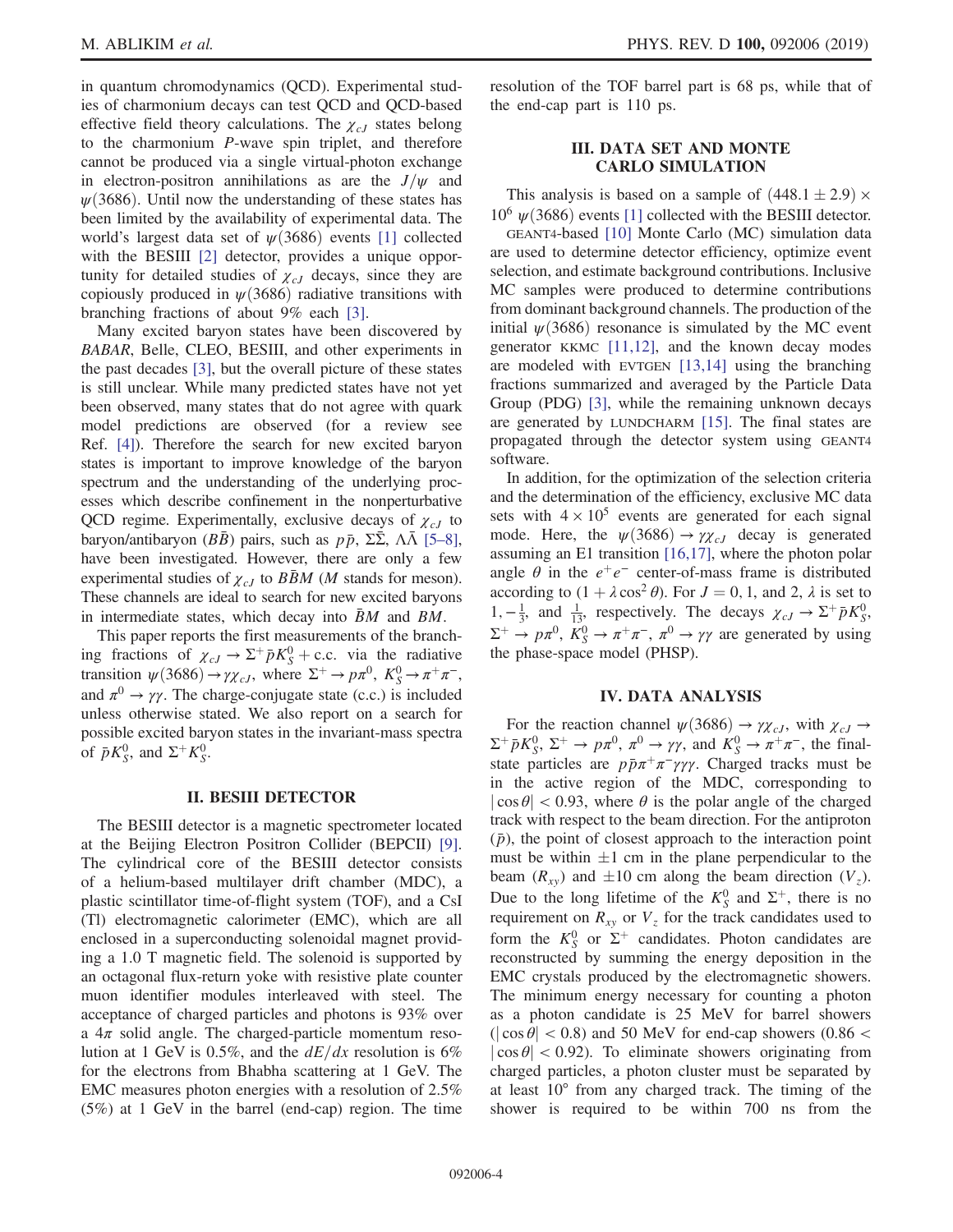<span id="page-4-0"></span>

FIG. 1. The distribution of the  $\pi^+\pi^-$  invariant mass versus the  $p\pi^{0}$  invariant mass. The black solid box in the center is the signal region, the blue long dashed boxes show the  $K_S^0$  and  $\Sigma^+$  mass sideband regions, and the green dashed boxes are the events from non- $K_S^0$  and non- $\Sigma^+$  candidates.

reconstructed event start time to suppress noise and energy deposits unrelated to the event. Events with two positively charged tracks, two negatively charged tracks, and at least three good photons are selected for further analysis. The TOF (both end-cap and barrel) and  $dE/dx$  measurements for each charged track are used to calculate the  $p$  value based on the  $\chi^{2}_{\text{PID}}$  values for the hypotheses that a track is a pion, kaon, or proton. Two oppositely charged tracks are identified as a proton/antiproton pair if their proton hypothesis  $p$  values are greater than their kaon or pion hypothesis  $p$  values. The remaining charged tracks are considered as pions by default. The numbers of protons and antiprotons as well as the negatively and positively charged pions should be equal to one.

The  $K_S^0$  candidate is reconstructed with a pair of oppositely charged pions. To suppress events from combinatorial background contributions, we require that the  $\pi^+\pi^-$  pair is produced at a common vertex [\[18\]](#page-9-4).

Next a four-constraint (4C) kinematic fit imposing energy-momentum conservation is performed under the  $p\bar{p}\pi^{+}\pi^{-}\gamma\gamma\gamma$  hypothesis. If there are more than three photon candidates in an event, the combination with the smallest  $\chi^2_{\text{4C}}$  is retained, and its  $\chi^2_{\text{4C}}$  is required to be less than those for the  $p\bar{p}\pi^+\pi^-\gamma\gamma$  and  $p\bar{p}\pi^+\pi^-\gamma\gamma\gamma\gamma$  hypotheses. The value of  $\chi^2_{\text{4C}}$  is required to be less than 50. For the selected signal candidates, the  $\gamma\gamma$  combination ( $\gamma_1\gamma_2$ ) with an invariant mass closest to the  $\pi^0$  mass is reconstructed as a  $\pi^0$ candidate, and the remaining one  $(\gamma_3)$  is considered to be the radiative photon from the  $\psi$ (3686) decay. The  $\gamma\gamma$ invariant mass is required to satisfy  $|M_{\gamma\gamma} - m_{\pi^0}|$  < 15 MeV/ $c^2$ . Here and throughout the text,  $M_i$  represents a measured invariant mass and  $m_i$  represents the nominal mass of the particle(s)  $i$  [\[3\].](#page-8-2) To reduce background events with  $\bar{\Lambda} \rightarrow \bar{p}\pi^{+}$ ,  $|M_{\bar{p}\pi^{+}} - m_{\Lambda}| > 6 \text{ MeV}/c^{2}$  is required. Figure [1](#page-4-0) shows the scatter plot of the  $\pi^+\pi^$ invariant mass versus the  $p\pi^0$  invariant mass of data. To select events which contain both a  $K_S^0$  and a  $\Sigma^+$  candidate,

<span id="page-4-1"></span>

FIG. 2. The  $\Sigma^+ \bar{p} K^0_S$  invariant-mass distribution in the vicinity of the  $\chi_{cJ}$  states. Dots with error bars are data, the red solid line histogram is the  $\chi_{cJ}$  line shape from the MC simulation, and the arrows indicate the  $\chi_{c0}$ ,  $\chi_{c1}$ , and  $\chi_{c2}$  signal regions.

<span id="page-4-2"></span>

FIG. 3. The  $\bar{p}K_S^0$  invariant-mass distributions in the (a)  $\chi_{c0}$ , (b)  $\chi_{c1}$ , and (c)  $\chi_{c2}$  signal regions. The dots with error bars are data, and the red lines are the contributions from the corresponding MC simulations based on the phase-space model. For panel (a), the black solid line is the fit result, the blue long-dashed curve is the contribution from  $\chi_{c0} \to \Sigma^{+} \bar{\Sigma} (1940)^{-}$ , and the green solid line is the contribution from the normalized  $K_S^0$  and  $\Sigma^+$  mass sideband regions.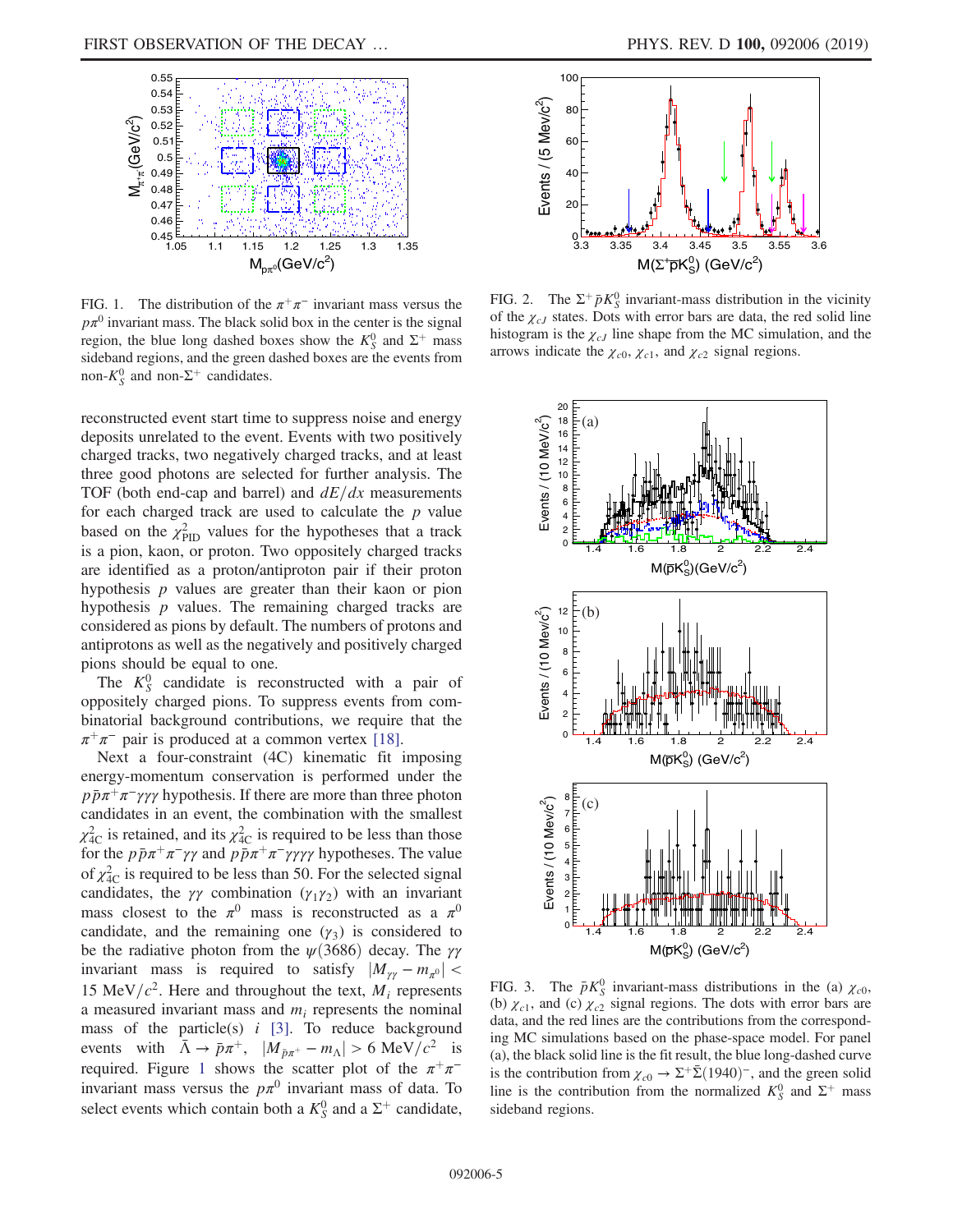<span id="page-5-0"></span>

FIG. 4. The  $\Sigma^+ K^0_S$  and  $\Sigma^+ \bar{p}$  invariant-mass distributions in the (a)–(b)  $\chi_{c0}$ , (c)–(d)  $\chi_{c1}$ , and (e)–(f)  $\chi_{c2}$  signal regions. The dots with error bars are data, and the red lines are the contributions from the corresponding MC simulations based on the phase-space model.

 $|M_{\pi^+\pi^-} - m_{K^0_S}| < 8 \text{ MeV}/c^2 \text{ and } |M_{p\pi^0} - m_{\Sigma^+}| < 20 \text{ MeV}/c^2$ are required (black solid box in Fig. [1](#page-4-0)). The widths of the mass intervals are chosen to be 3 times the invariant-mass resolution.

The  $\Sigma^+ \bar{p} K^0_S$  invariant-mass distributions of the 937 events that passed all selection criteria and the MC simulated events are shown in Fig. [2](#page-4-1). Clear signals are observed in the  $\chi_{c0}, \chi_{c1}$ , and  $\chi_{c2}$  mass regions. The  $\chi_{c0}, \chi_{c1}$ , and  $\chi_{c2}$  decays are defined as [3.36, 3.46], [3.48, 3.54], and [3.54, 3.58] GeV/ $c^2$ , respectively, as indicated with arrows in Fig. [2.](#page-4-1)

A hint of a structure in the invariant-mass distribution of the  $\bar{p}K_S^0$  subsystem in the  $\chi_{c0}$  signal region can be seen in Fig. [3\(a\).](#page-4-2) Considering the width and mass, it is most likely the  $\bar{\Sigma}(1940)^{-}$  with  $M = 1940 \text{ MeV}/c^2$ ,  $\Gamma = 220 \text{ MeV}$ , and  $I(J^P) = 1(\frac{3}{2})$  [\[3\].](#page-8-2) Other excited  $\Sigma^*$  states are most likely excluded because their widths are much larger. For the fit to the invariant-mass distribution  $M_{\bar{p}K^0_S}$ , several contributions are considered, namely the line shape from the phase-space model, the normalized  $K_S^0$  and  $\Sigma^+$  mass sidebands in the  $\chi_{c0}$  signal region (described in detail in the background analysis), and the  $\Sigma(1940)$ <sup>-</sup> signal from the MC simulation, where the mass and width of  $\Sigma(1940)$ <sup>-</sup> are fixed to the world average values [\[3\]](#page-8-2). To estimate the statistical signal significance of the  $\Sigma(1940)$ <sup>–</sup> contribution, we use the quantity  $\sqrt{-2 \ln(\mathcal{L}_0/\mathcal{L}_{\text{max}})}$ , where  $\mathcal{L}_0$  and  $\mathcal{L}_{\text{max}}$  are the likelihoods of the fits without and with  $\bar{\Sigma}$ (1940)<sup>–</sup> signal, respectively. The statistical significance of the  $\bar{\Sigma}(1940)$ <sup>-</sup> signal is obtained to be 3.2 $\sigma$ . The signal significance is reduced to  $2.3\sigma$  if the width of  $\bar{\Sigma}$ (1940)<sup>-</sup> is taken as the lower value of 150 MeV [\[3\]](#page-8-2). The signal significance is reduced to  $0.5\sigma/2.8\sigma$  if the mass of  $\bar{\Sigma}(1940)$ <sup>-</sup> is taken as the lower/upper value of  $1.9/1.95$  GeV/ $c^2$  [\[3\].](#page-8-2) For all other invariant-mass distributions of the two-body subsystems, the description using the phase-space model is in good agreement with data, as shown in Figs.  $3(b)$  and  $3(c)$ , and Fig. [4](#page-5-0).

Possible background contributions are studied with the inclusive MC sample of  $5.06 \times 10^8$  simulated  $\psi$ (3686) decays. Peaking background contributions in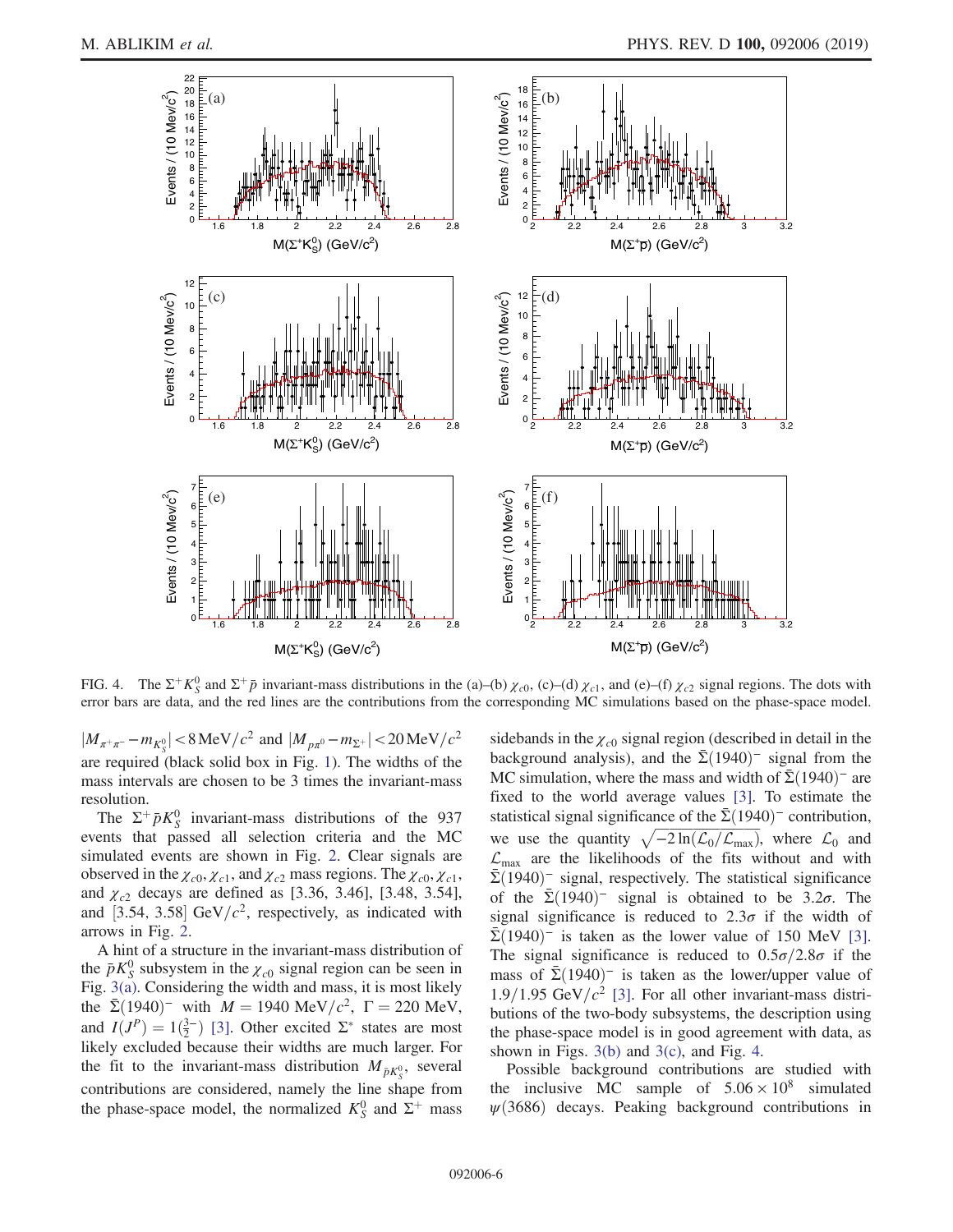<span id="page-6-0"></span>

FIG. 5. Fit to the  $\Sigma^+ \bar{p} K^0_S$  invariant-mass distribution in the  $\chi_{cJ}$ mass region of [3.3, 3.6] GeV/ $c^2$ . Dots with error bars are data, the red solid curve shows the result of the unbinned maximumlikelihood fit, the green-shaded histograms are the events from the normalized  $K_S^0$  and  $\Sigma^+$  mass sidebands, the blue solid line is the sum of the peaking and flat background components, and the violet long dashed curve is the contribution of the peaking background normalized according to the sideband events.

the  $\chi_{cJ}$  mass regions are dominated by the channels  $\chi_{cJ} \to \bar{\Delta}^- \pi^+ \Delta^0 (\bar{\Delta}^- \to \bar{p} \pi^0, \Delta^0 \to p \pi^-)$  and  $\chi_{cJ} \to$  $p\bar{p}\rho^+\pi^-(\rho^+\to \pi^+\pi^0)$ . Other background events, mainly from the channels  $\psi$ (3686)  $\rightarrow \Sigma^+ \bar{p} K^* (\Sigma^+ \rightarrow p \pi^0, K^* \rightarrow$  $K_S^0 \pi^0$ ,  $K_S^0 \rightarrow \pi^+ \pi^-$ ),  $\psi(3686) \rightarrow K_S^0 \overline{\Delta^-} \Sigma^+ (\overline{\Delta^-} \rightarrow \overline{p} \pi^0)$ ,  $\Sigma^+ \to p\pi^0, K^0_S \to \pi^+\pi^-)$  and  $\psi(3686) \to J/\psi\pi^0\pi^0 \times$  $(J/\psi \rightarrow p\bar{\Delta}^0 \pi^-$ ,  $\bar{\Delta}^0 \rightarrow \bar{p}\pi^+$ ) are not peaking in the  $\chi_{cJ}$ mass regions. The amount of background events is estimated by using the normalized  $K_S^0$  and  $\Sigma^+$  mass sideband events, as shown in Fig. [1](#page-4-0). The blue long dashed boxes are the selected  $K_S^0$  mass sidebands  $(1.1694 < M_{p\pi^0} < 1.2094, 0.466 < M_{\pi^+\pi^-} < 0.482$  and  $0.514 < M_{\pi^+\pi^-} < 0.530 \text{ GeV}/c^2$  and the  $\Sigma^+$  mass sidebands  $(0.49 < M_{K_S^0} < 0.506, 1.1094 < M_{p\pi^0} < 1.1494$ and  $1.2294 < M_{p\pi^0} < 1.2694 \text{ GeV}/c^2$ , and the green dashed boxes are those from non- $K_S^0$  and non- $\Sigma^+$ sidebands (1.1094 <  $M_{p\pi^0}$  < 1.1494 and 1.2294 <  $M_{p\pi^0}$  < 1.2694 GeV/ $c^2$ , 0.466 <  $M_{\pi^+\pi^-}$  < 0.482 and 0.514 <  $M_{\pi^+\pi^-}$  < 0.530 GeV/ $c^2$ ). The normalized background contribution in the  $\chi_{cJ}$  mass regions is estimated as half of the total number of events in the four blue sideband regions minus one quarter of the total number of events in the four green sideband regions of Fig. [1,](#page-4-0) and shown as a green-shaded histogram in Fig. [5](#page-6-0).

An unbinned maximum-likelihood fit to the  $\Sigma^+ \bar{p} K^0_S$ invariant-mass distribution is performed for the total selected signal candidates, as shown in Fig. [5](#page-6-0). The complete formula for the fit is  $PDF_{\text{total}} = N_1 \times PDF_{\text{signal}} + N_2 \times$  $PDF_{\text{peakingbkg}} + N_3 \times PDF_{\text{flatbkg}}$ . The parameters  $N_1$  and  $N_3$  are free, and  $N_2$  is fixed to the number of events determined from the  $K_S^0$  and  $\Sigma^+$  mass sidebands.

Here,  $PDF_{signal}$  is the sum of the signal line shapes of the three  $\chi_{cJ}$  resonances each convolved with a Gaussian function related to the  $\chi_{cJ}$  mass resolution, where the width of the Gaussian function is fixed to each of the MCsimulated values. The line shape of each resonance is described by

$$
PDF_{\text{signal} \chi_{cJ}} = BW(M) \times E_\gamma^3 \times D(E_\gamma), \tag{1}
$$

where M is the  $\Sigma^+ \bar{p} K^0_S$  invariant mass,  $BW(M) =$  $\frac{1}{(M-m_{\chi_{cJ}})^2+0.25\Gamma_{\chi_{cJ}}^2}$  is the Breit-Wigner function, with  $m_{\chi_{cJ}}$ and  $\Gamma_{\chi_{cJ}}$  being the mass and width of the corresponding  $\chi_{cJ}$ ,  $E_{\gamma} = \frac{m_{\psi(3686)}^2 - M^2}{2m_{\psi(3686)}}$  is the energy of the transition photon in the rest frame of  $\psi$ (3686) and  $D(E_{\gamma})$  is the damping factor [\[19\]](#page-9-5) which suppresses the divergent tail due to the  $E_\gamma^3$  dependence of  $PDF_{\text{signal}}$ . It is described by  $\exp(-E_{\gamma}^2/8\beta^2)$  where  $\beta$ is one of the free parameters in the fit. For all three resonances the same  $\beta$  value is required. The fit result  $\beta =$  $(68.7 \pm 13.0)$  MeV is consistent with the value measured by the CLEO experiment [\[20\].](#page-9-6)

The peaking background component  $PDF_{\text{peakingbkg}}$  is the same as the signal distribution. It is used to describe the distribution of the normalized events from the  $K_S^0$  and  $\Sigma^+$ mass sidebands where clearly the three  $\chi_{cJ}$  resonances can be identified. The  $PDF_{\text{flatbkg}}$  is described by a first-order polynomial.

For the unbinned maximum-likelihood fit,  $\beta$ , the masses and widths of the  $\chi_{cJ}$  resonances, and the two coefficients of the polynomial are taken as free parameters. The event yields of the fitted  $\chi_{cJ} \to \Sigma^{+} \bar{p} K_{S}^{0}$  signals are listed in Table [I.](#page-6-1)

The branching fractions for  $\chi_{cJ} \to \Sigma^+ \bar{p} K^0_s$ are calculated as

$$
\mathcal{B}(\chi_{cJ} \to \Sigma^+ \bar{p} K_S^0) = \frac{N_{\text{obs}}^{\chi_{cJ}}}{N_{\psi(3686)} \times \epsilon \times \prod_j \mathcal{B}_j},\qquad(2)
$$

where  $N_{\psi(3686)}$  is the total number of  $\psi(3686)$  events,  $\epsilon$  is the corresponding detection efficiency as listed in Table [I](#page-6-1), which is obtained by weighting the simulated Dalitz plot

<span id="page-6-1"></span>TABLE I. Number of signal events ( $N_{obs}^{Z_{cJ}}$ ), detection efficiency ( $\epsilon$ ), and branching fractions  $\mathcal{B}(\chi_{cJ} \to \Sigma^+ \bar{p} K_S^0)$ , where the first uncertainty is statistical and the second is systematic.

| Mode                                           | $N_{\rm obs}^{\chi_{cJ}}$ | $\epsilon(\%)$   | $\mathcal{B}(\chi_{cJ} \to \Sigma^+ \bar{p} K^0_S)$ |
|------------------------------------------------|---------------------------|------------------|-----------------------------------------------------|
| $\chi_{c0} \rightarrow \Sigma^+ \bar{p} K^0_S$ | $493 + 26$                | $9.05 \pm 0.05$  | $(3.52 \pm 0.19 \pm 0.21) \times 10^{-4}$           |
| $\chi_{c1} \rightarrow \Sigma^+ \bar{p} K_S^0$ | $258 \pm 17$              | $10.96 \pm 0.05$ | $(1.53 \pm 0.10 \pm 0.08) \times 10^{-4}$           |
| $\chi_{c2} \rightarrow \Sigma^+ \bar{p} K^0_S$ | $129 \pm 13$              | $10.40 \pm 0.05$ | $(8.25 \pm 0.83 \pm 0.49) \times 10^{-5}$           |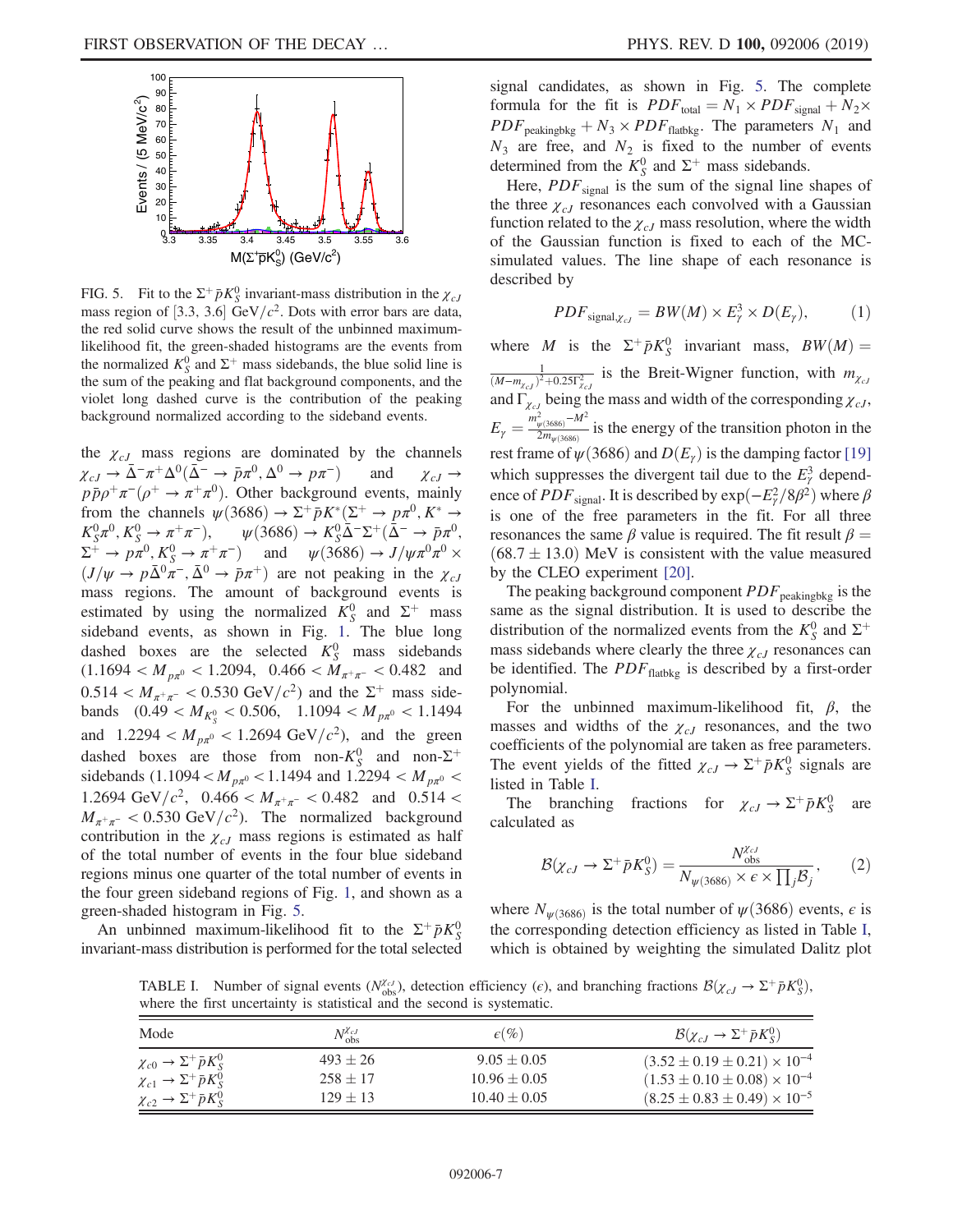distribution with the distribution from data, and  $\prod_j \mathcal{B}_j =$  $\mathcal{B}(\psi(3686) \to \gamma \chi_{cJ}) \times \mathcal{B}(\Sigma^+ \to p\pi^0) \times \mathcal{B}(K^0_S \to \pi^+\pi^-) \times$  $\mathcal{B}(\pi^0 \to \gamma \gamma)$ , where the branching fractions are taken from the PDG [\[3\]](#page-8-2). The results of the branching-fraction calculation for the decays  $\chi_{cJ} \to \Sigma^{+} \bar{p} K_{S}^{0}$  are also listed in Table [I](#page-6-1) with statistical and systematic uncertainties.

## V. SYSTEMATIC UNCERTAINTIES

The systematic uncertainties on the  $\chi_{cJ} \to \Sigma^+ \bar{p} K^0_S$ branching-fraction measurements are listed in Table [II.](#page-7-0)

The systematic uncertainty of the photon-detection efficiency is studied by considering the decay  $J/\psi \rightarrow$  $\pi^+\pi^-\pi^0$  [\[21\]](#page-9-7) and is about 1% for each photon, so 3% is assigned for the three photons in the final states.

The uncertainty related to the particle identification (PID) and tracking of the proton and antiproton is studied with the control samples of  $J/\psi$  and  $\psi$ (3686) →  $p\bar{p}\pi^{+}\pi^{-}$ [\[22\]](#page-9-8). The average differences of efficiencies between MC simulations and data are 0.4%, 0.4%, and 0.3% for the proton from  $\chi_{c0}$ ,  $\chi_{c1}$ , and  $\chi_{c2}$  decays, respectively, with the transverse momentum and angle region of our signal channel considered. Similarly for  $\bar{p}$ , they are 0.4%, 0.3%, and 0.3%, respectively, so the uncertainties on the proton and antiproton pair PID and tracking are 0.6%, 0.5%, and 0.4% for  $\chi_{c0}$ ,  $\chi_{c1}$ , and  $\chi_{c2}$  decays, respectively.

The uncertainty associated with the 4C kinematic fit comes from the inconsistency between data and MC simulation, as described in detail in Ref. [\[23\].](#page-9-9) In this analysis, we take the efficiency with the correction as the nominal value, and the differences between the efficiencies with and without correction, 0.4%, 0.4%, and 0.3% for  $\chi_{c0}$ ,  $\chi_{c1}$ , and  $\chi_{c2}$ , respectively, as the systematic uncertainties from the kinematic fit.

The uncertainty associated with the  $K_S^0$  reconstruction is studied using  $J/\psi \to K^*(892)^\pm K^\mp$ ,  $K^*(892)^\pm \to K_S^0 \pi^\pm$ 

<span id="page-7-0"></span>TABLE II. Systematic uncertainty sources and their contributions (in  $\%$ ).

| Source                        | $\mathcal{B}(\chi_{c0})$ | $\mathcal{B}(\chi_{c1})$ | $\mathcal{B}(\chi_{c2})$ |
|-------------------------------|--------------------------|--------------------------|--------------------------|
| Photon detection              | 3.0                      | 3.0                      | 3.0                      |
| PID and tracking              | 0.6                      | 0.5                      | 0.4                      |
| 4C kinematic fit              | 0.4                      | 0.4                      | 0.3                      |
| $K_{\rm S}^0$ reconstruction  | 1.2                      | 1.2                      | 1.2                      |
| $\pi^0$ mass window           | 0.3                      | 0.3                      | 0.3                      |
| $K_{\rm S}^0$ mass window     | 0.3                      | 0.3                      | 0.3                      |
| $\Sigma^+$ mass window        | 0.1                      | 0.1                      | 0.1                      |
| Efficiency                    | 1.0                      | 0.9                      | 0.4                      |
| Signal line shape             | 1.4                      | 1.9                      | 0.4                      |
| Mass and width of $\chi_{cJ}$ | 3.0                      | 0.4                      | 3.9                      |
| Fit range                     | 0.9                      | 1.4                      | 0.8                      |
| Background shape              | 2.8                      | 1.4                      | 1.5                      |
| Intermediate decay            | 2.1                      | 2.6                      | 2.2                      |
| Number of $\psi(3686)$        | 0.6                      | 0.6                      | 0.6                      |
| Total                         | 6.0                      | 5.2                      | 5.9                      |

and  $J/\psi \rightarrow \phi K_S^0 K^{\pm} \pi^{\mp}$  control samples and is estimated to be 1.2% [\[24\].](#page-9-10)

The uncertainty related with the  $\pi^0$  ( $K^0_S$ ,  $\Sigma^+$ ) mass window requirement is studied by fitting the  $\pi^0$  ( $K^0_S$ ),  $\Sigma^+$ ) mass distributions of data and signal MC simulation with a free Crystal Ball (Gaussian, Gaussian) function and a first-order Chebyshev polynomial function. We obtained the selection efficiency of the  $\pi^0$  ( $K_S^0$ ,  $\Sigma^+$ ) mass region, which is the ratio of the numbers of  $\pi^0$   $(K^0_S, \Sigma^+)$  events with and without the  $\pi^0$  ( $K_S^0$ ,  $\Sigma^+$ ) mass window, determined by integrating the fitted signal shape. The difference in efficiency between data and MC simulation, 0.3% (0.3%, 0.1%), is assigned as the systematic uncertainty. The systematic uncertainty from the veto of the  $\Lambda$  mass window is negligible due to the high detection efficiency.

The uncertainty of the detection efficiency is studied by changing the number of bins in the Dalitz plot. The maximum differences of the signal detection efficiency, 1.0%, 0.5% and 0.4%, are taken as uncertainties for  $\chi_{c0}$ ,  $\chi_{c1}$ , and  $\chi_{c2}$  decays, respectively. The uncertainty of assuming  $\psi(3686) \rightarrow \gamma \chi_{c1}(\chi_{c2})$  as a pure E1 transition is studied by considering the contribution from higherorder multiple amplitudes [\[25\]](#page-9-11) in the MC simulation, the differences of the efficiency, 0.8% for  $\chi_{c1}$  and 0.2% for  $\chi_{c2}$ , are taken as the systematic uncertainties. For  $\chi_{c0} \rightarrow \Sigma^+ \bar{p} K_S^0$ , there is a possible structure in the  $\bar{p} K_S^0$ invariant distribution. The corresponding systematic uncertainty is estimated by mixing the  $\chi_{c0} \rightarrow \Sigma^{+} \bar{\Sigma} (1940)^{-}$  MC sample and the PHSP signal MC sample in a proportion, which is obtained from fitting the  $M_{\bar{p}K^0_S}$  distribution. The difference between the efficiencies before and after mixing, 0.1%, is considered to be the systematic uncertainty. The total uncertainties associated with the efficiency for  $\chi_{c0}$ ,  $\chi_{c1}$ , and  $\chi_{c2}$  are 1.0%, 0.9%, and 0.4%, respectively.

The systematic uncertainty due to the signal line shape is considered by changing the damping factor from  $\exp(-E_\gamma^2/8\beta^2)$  to  $\frac{E_0^2}{E_0E_\gamma+(E_0-E_\gamma)^2}$  used by KEDR [\[26\],](#page-9-12) where  $E_0 = \frac{m_{\psi(3686)}^2 - m_{\chi^2_{cJ}}^2}{2m_{\psi(3686)}}$  is the peak energy of the transition photon, and the differences in the fit results for  $\chi_{c0}$ ,  $\chi_{c1}$ , and  $\chi_{c2}$ , 1.4%, 1.9%, and 0.4% are assigned as the systematic uncertainties.

The uncertainty associated with the detector resolution is studied by allowing the width of the Gaussian function to be free, and no changes are found for the  $\chi_{c0}$ ,  $\chi_{c1}$ , and  $\chi_{c2}$ signal yields; thus these uncertainties are neglected.

The systematic uncertainties due to the  $\chi_{c0}, \chi_{c1}$ , and  $\chi_{c2}$ masses and widths in the fit are studied by changing them from free to the world average values [\[3\].](#page-8-2) The differences of the  $\chi_{c0}$ ,  $\chi_{c1}$ , and  $\chi_{c2}$  signal yields, 3.0%, 0.4% and 3.9% are taken as the systematic uncertainties.

The uncertainty from the determination of  $\chi_{cJ}$  signal events due to the fit range is obtained from the maximum difference in the fit results by changing the fit range from [3.30, 3.60] to [3.30, 3.65] or [3.25, 3.60] GeV/ $c^2$ .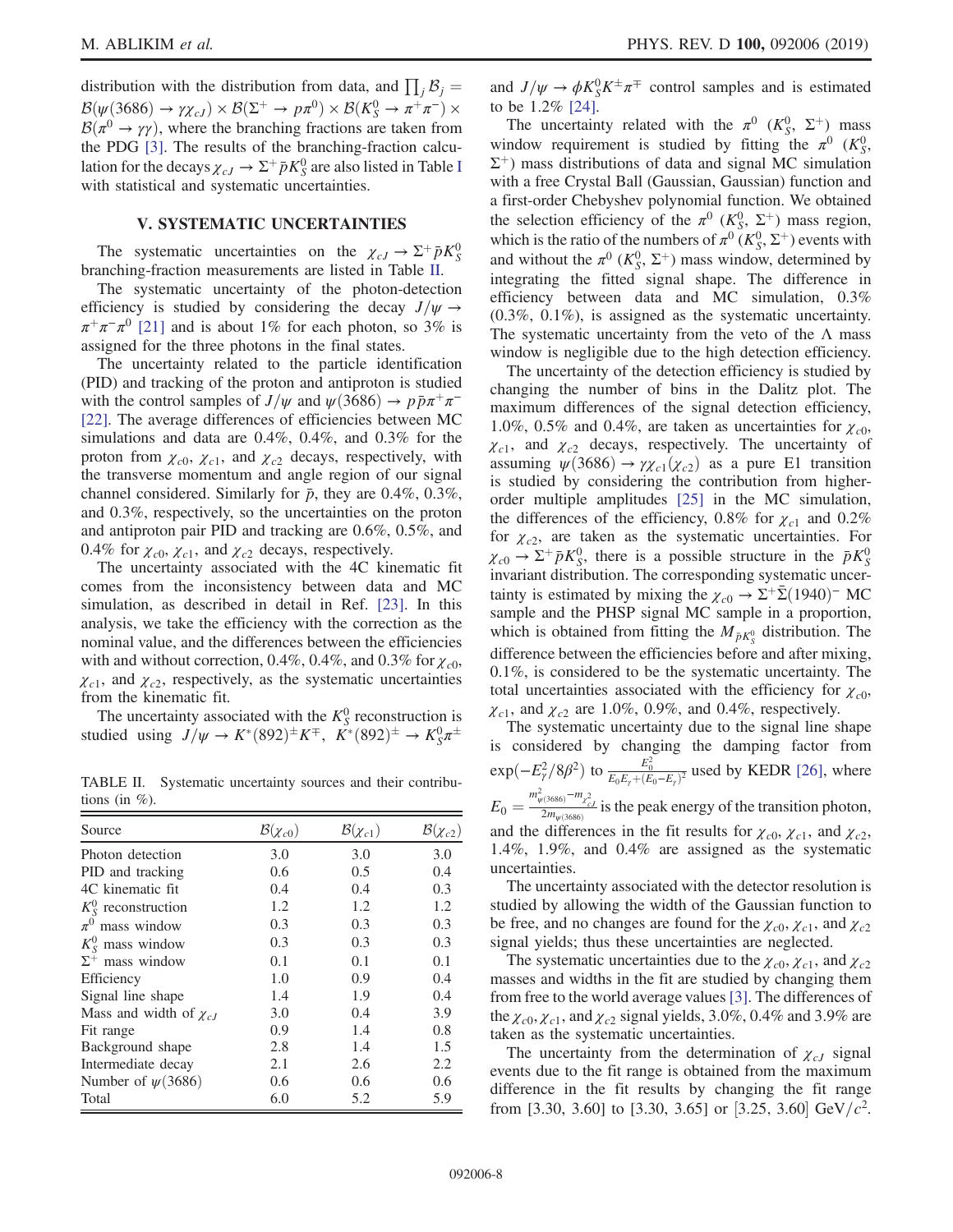The maximum differences in the fitted yields for  $\chi_{c0}, \chi_{c1}$ , and  $\chi_{c2}$  are 0.9%, 1.4%, and 0.8%, respectively.

The uncertainty due to the estimation of the background contribution using the  $K_S^0$  and  $\Sigma^+$  mass sidebands can be estimated by changing the sideband ranges. Changing the mass range of  $K_S^0$  from [0.466, 0.482], [0.514, 0.530] GeV/ $c^2$ to [0.464, 0.480], [0.516, 0.532] GeV/ $c^2$ , and the mass range of  $\Sigma^+$  from [1.1094, 1.1494], [1.2294, 1.2694] GeV/ $c^2$  to [1.1074, 1.1474], [1.2314, 1.2714] GeV/ $c^2$ , and varying the non- $K_S^0$ , non- $\Sigma^+$  mass region accordingly, the differences of  $\chi_{c0}$ ,  $\chi_{c1}$ , and  $\chi_{c2}$  signal yields are 0.3%, 0.1%, and 0.5%, respectively. The uncertainty from the shape of the non- $\chi_{cJ}$ background is estimated by changing the polynomial degree from the first to the second in fitting the  $\Sigma^+ \bar{p} K^0_S$  invariant mass, and the differences in the fit results are 2.8%, 1.4%, and 1.4%, respectively. The total uncertainties associated with the background shape are 2.8%, 1.4%, and 1.5% for  $\chi_{c0}, \chi_{c1}$ , and  $\chi_{c2}$ decays, respectively.

The systematic uncertainties due to the secondary branching fractions of  $\psi$ (3686) →  $\gamma \chi_{c0}(\chi_{c1}, \chi_{c2})$ ,  $\Sigma^+$  →  $p\pi^0$ ,  $K_S^0 \to \pi^+\pi^-$ , and  $\pi^0 \to \gamma\gamma$  are 2.0% (2.5%, 2.1%), 0.6%, 0.07%, and 0.03% [\[3\]](#page-8-2) respectively. Therefore, the uncertainties of the secondary branching fractions are 2.1%, 2.6% and 2.2% for  $\chi_{c0}$ ,  $\chi_{c1}$ , and  $\chi_{c2}$  decays, respectively.

The number of  $\psi$ (3686) events is determined to be  $(448.1 \pm 2.9) \times 10^6$  by counting inclusive hadronic events from  $\psi(3686)$  decays [\[1\]](#page-8-0), and thus the uncertainty is about 0.6%.

The total systematic uncertainty is the sum in quadrature of all uncertainties added for each  $\chi_{cJ}$  decay.

#### VI. SUMMARY

Using the  $(448.1 \pm 2.9) \times 10^6 \psi(3686)$  events accumulated with the BESIII detector, the study of  $\chi_{cJ} \rightarrow$  $\Sigma^+ \bar{p} K^0_S (J = 0, 1, 2)$  was performed for the first time, and clear  $\chi_{cJ}$  signals were observed. The branching fractions of  $\chi_{cJ} \to \Sigma^{+} \bar{p} K_S^0$  were determined to be

 $(3.52 \pm 0.19 \pm 0.21) \times 10^{-4}$ ,  $(1.53 \pm 0.10 \pm 0.08) \times 10^{-4}$ , and  $(8.25 \pm 0.83 \pm 0.49) \times 10^{-5}$  for  $J = 0, 1$ , and 2, respectively, where the first and second uncertainties are the statistical and systematic ones, respectively. Due to the limited statistics, no evident structure is observed in the invariant mass of any subsystem.

#### ACKNOWLEDGMENTS

The BESIII Collaboration thanks the staff of BEPCII and the IHEP computing center for their strong support. This work is supported in part by National Key Basic Research Program of China under Contract No. 2015CB856700; National Natural Science Foundation of China (NSFC) under Contracts Nos. 11625523, 11635010, 11735014, 11822506, 11835012; the Chinese Academy of Sciences (CAS) Large-Scale Scientific Facility Program; Joint Large-Scale Scientific Facility Funds of the NSFC and CAS under Contracts Nos. U1532257, U1532258, U1732263, U1832207; CAS Key Research Program of Frontier Sciences under Contracts Nos. QYZDJ-SSW-SLH003, QYZDJ-SSW-SLH040; 100 Talents Program of CAS; The Institute of Nuclear and Particle Physics (INPAC) and Shanghai Key Laboratory for Particle Physics and Cosmology; ERC under Contract No. 758462; German Research Foundation DFG under Contracts Nos. Collaborative Research Center CRC 1044, FOR 2359; Istituto Nazionale di Fisica Nucleare, Italy; Ministry of Development of Turkey under Contract No. DPT2006K-120470; National Science and Technology fund; STFC (United Kingdom); The Knut and Alice Wallenberg Foundation (Sweden) under Contract No. 2016.0157; The Royal Society, UK under Contracts Nos. DH140054, DH160214; The Swedish Research Council; U.S. Department of Energy under Contracts Nos. DE-FG02- 05ER41374, DE-SC-0010118, DE-SC-0012069; University of Groningen (RuG) and the Helmholtzzentrum fuer Schwerionenforschung GmbH (GSI), Darmstadt.

- <span id="page-8-0"></span>[1] M. Ablikim et al. (BESIII Collaboration), [Chin. Phys. C](https://doi.org/10.1088/1674-1137/42/2/023001) 42, [023001 \(2018\).](https://doi.org/10.1088/1674-1137/42/2/023001)
- <span id="page-8-1"></span>[2] M. Ablikim et al. (BESIII Collaboration), [Nucl. Instrum.](https://doi.org/10.1016/j.nima.2009.12.050) [Methods Phys. Res., Sect. A](https://doi.org/10.1016/j.nima.2009.12.050) 614, 345 (2010).
- <span id="page-8-2"></span>[3] M. Tanabashi et al. (Particle Data Group), [Phys. Rev. D](https://doi.org/10.1103/PhysRevD.98.030001) 98, [030001 \(2018\).](https://doi.org/10.1103/PhysRevD.98.030001)
- <span id="page-8-3"></span>[4] S. Capstick and W. Roberts, [Prog. Part. Nucl. Phys.](https://doi.org/10.1016/S0146-6410(00)00109-5) 45, [S241 \(2000\).](https://doi.org/10.1016/S0146-6410(00)00109-5)
- <span id="page-8-4"></span>[5] M. Ablikim et al. (BESIII Collaboration), [Phys. Rev. D](https://doi.org/10.1103/PhysRevD.88.112001) 88, [112001 \(2013\).](https://doi.org/10.1103/PhysRevD.88.112001)
- [6] M. Ablikim et al. (BESIII Collaboration), [Phys. Rev. D](https://doi.org/10.1103/PhysRevD.87.032007) 87, [032007 \(2013\).](https://doi.org/10.1103/PhysRevD.87.032007)
- [7] M. Ablikim et al. (BESIII Collaboration), [Phys. Rev. D](https://doi.org/10.1103/PhysRevD.97.052011) 97, [052011 \(2018\).](https://doi.org/10.1103/PhysRevD.97.052011)
- [8] P. Naik et al. (CLEO Collaboration), [Phys. Rev. D](https://doi.org/10.1103/PhysRevD.78.031101) 78, [031101 \(2008\).](https://doi.org/10.1103/PhysRevD.78.031101)
- <span id="page-8-5"></span>[9] C. H. Yu et al., Proceedings of IPAC, Busan, Korea (2016), [https://doi.org/10.18429/JACoW-IPAC2016-TUYA01.](https://doi.org/10.18429/JACoW-IPAC2016-TUYA01)
- <span id="page-8-6"></span>[10] S. Agostinelli et al. (GEANT4 Collaboration), [Nucl.](https://doi.org/10.1016/S0168-9002(03)01368-8) [Instrum. Methods Phys. Res., Sect. A](https://doi.org/10.1016/S0168-9002(03)01368-8) 506, 250 (2003).